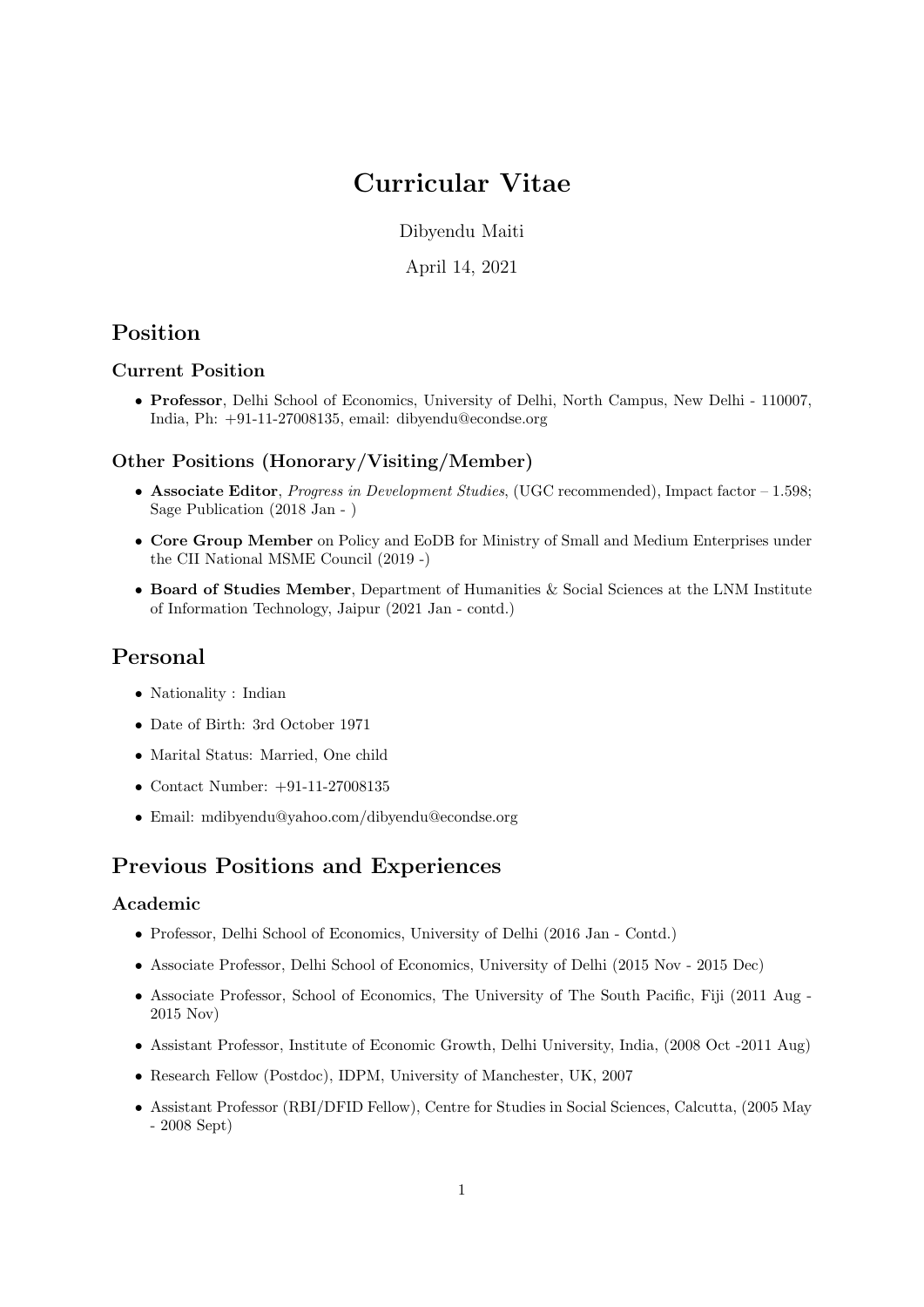- Lecturer (VS), Centre for Development Studies, Trivandrum, (2004 Oct 2005 May)
- Research Associate, Centre for Studies in Social Sciences, Calcutta, 2004
- Research Fellow, Vidyasagar University, India (2001 2003)
- Research Associate, Bengal Engineering University, Shibpur, India (1999 2001)
- Research Assistant, SRU, Indian Statistical Institute Calcutta, India, 1999

#### Sabbatical/Visiting Research Positions

- TIK, University of Oslo, Norway (Summer 2019)
- TIK, University of Oslo, Norway (2019 Winter)
- Norwegian Institute of Foreign Affairs, Oslo, Norway (2017 Summer)
- School of Economics, Deakin University (August 2016)
- Norwegian Institute of Foreign Affairs, Oslo, Norway (2016 Summer)
- Auckland University of Technology, Auckland, New Zealand (2014 March)
- School of Economics, University of Nottingham, UK (2009 Sept 2009 Dec)
- Max Planck Institute of Economics, Jena, Germany (2008 Nov 2008 Dec)
- Max Planck Institute of Economics, Jena, Germany (2007 Nov 2007 Dec)
- DEV, University of East Anglia, Norwich, UK (2007 Jun)
- IDPM, University of Manchester, Manchester, UK, 2007
- Max Planck Institute of Economics, Jena, Germany (2006 Aug 2006 Oct.)
- Chinese Academy of Social Sciences, Beijing, China (2005 Sept 2005 Oct)
- City University of Hong Kong, Hong Kong (2005 Aug.)

#### Administrative

- External Board Member, Manav Rachana International Institute of Research and Studies (2018  $Jan - )$
- Member, Executive Council, Centre for Development Economics, DSE, Delhi (2017 Apr 2019 Mar)
- Strategic Research Cluster Leader, The University of the South Pacific, Fiji (2014 Apr 2015 Oct)
- Acting Head, School of Economics, The University of the South Pacific, Fiji (2015 Aug 2015 Sept, 2015 Mar - 2015 April, 2014 Feb - 2014 July, 2013 Jun, 2011 Dec - 2012 Feb)

## Professional Achievement

### Award

- USP Research Incubation Prize, 2015
- Global Development Network (GDN) Award, 2009
- IDRC India Young Social Science Research Award, 2009
- Max Plank India Fellow, Max Planck Society, Germany, 2005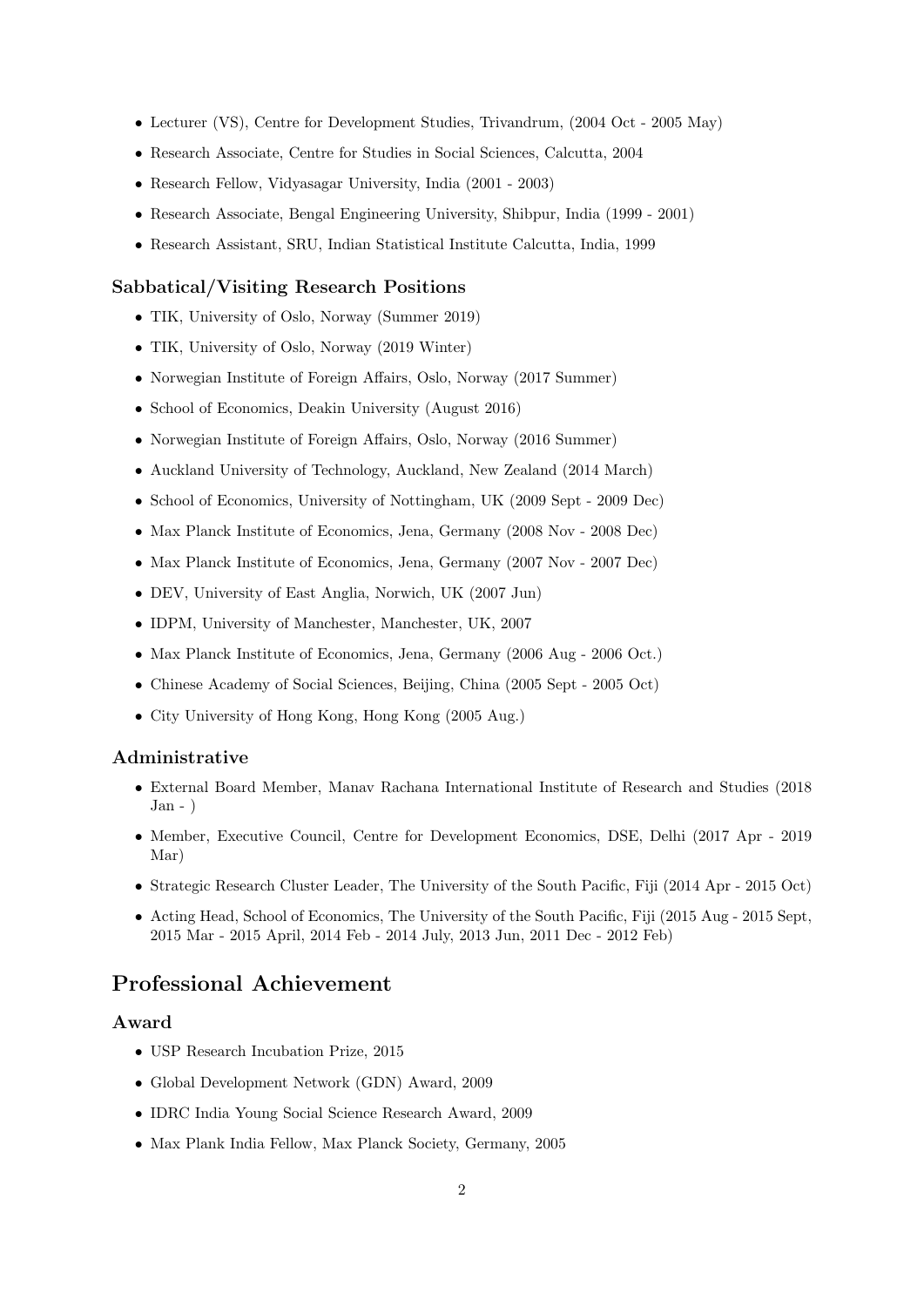### Fellowship

- RBI Faculty Research Fellowship 2019-20
- ESRC-ICSSR Scholar Exchange Fellowship, 2009
- IPPG Postdoctoral Fellow, University of Manchester, UK, 2007
- MPI Fellowship, Max Planck Institute of Economics, Jena, Germany, 2006 2009
- ICSSR-CASS Indo-China Cultural Exchange Fellowship, 2005
- State Level Eligibility Test for Lectureship and Fellowship (Economics), WBCSC (accredited by University Grant Commission), India, 1999
- Fellowship, University Grant Commission, India, 2001-2003

#### **Training**

- Dynamics of Complex System, International Centre for Theoretical Sciences (TIFR), Bengaluru (7-12th July 2019)
- Summer School, Advanced Course on DSGE Modelling, University of Surrey, UK (3-8th September 2018)
- Summer School, Foundation Course on DSGE Modelling, University of Surrey, UK(4-8th September 2017)
- A Course on Trade and Poverty, UNCTAD, Geneva (Aug Nov 2015)
- Direct Trainer's Course, Lal Bahadur Shastri National Academy of Administration (15-29 May 2009)
- IPPG Teaching Workshop on Institutions, Development and Pro-Poor Growth, Dhaka, Bangladesh (13-17th July 2006)

#### Education

- Postdoc, IDPM, University of Manchester, UK, 2007
- PhD (Economics), Vidyasagar University, India, 2004
- M.Phil (Economics), Burdwan University, India, 1998
- MSc. (Economics), Vidyasagar University, India, 1996
- B.Sc (Hons. in Economics with Physics and Mathematics), Calcutta University, India, 1994
- Diploma in Computer Application (Comp. Application), DOE, India, 1994

### Technical Skills

- SPSS, E-VIEWS, STATA, jMulti Regression analysis
- DEAP, FRONTIER, STATA Non-parametric Productivity Analysis
- MATHEMETICA, Matlab, Python Mathematical modeling and calibration
- GAMS Computable General Equilibrium Modeling
- Dyanre DSGE applications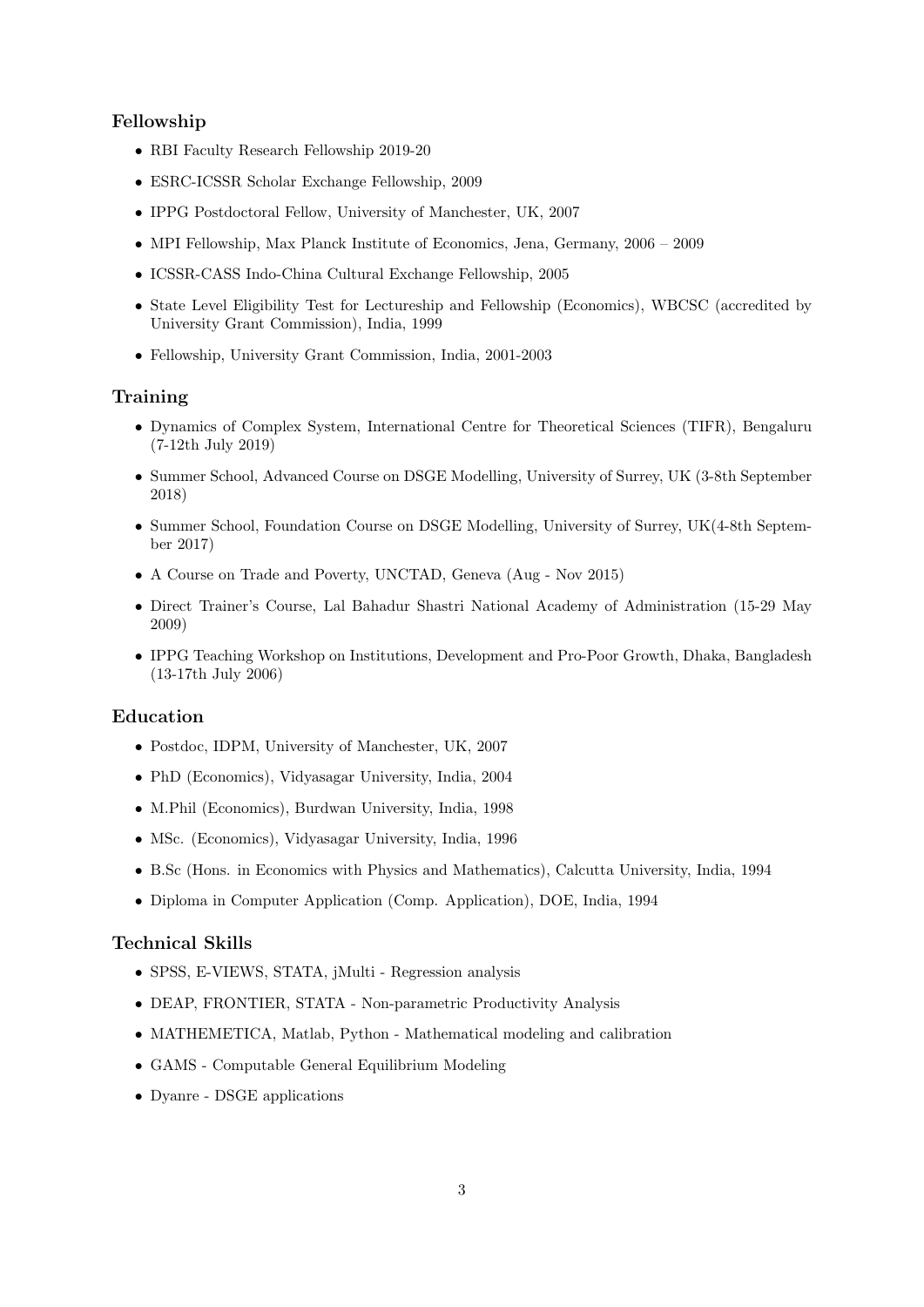#### Research Area

- International Trade Theory and Applications
- Development Macroeconomics

## Publication (\*ABDC Ranking)

#### Recent Works (under review)

- Maiti, D. and Neogi, C. (2020), "Edogeneity Corrected Stochastic Frontier with Market Imperfections"
- Maiti, D. and Sinha, U.B. (2020), "ICT Adoption, Composition of Trade and Welfare" (submitted)
- Maiti, D. (2019)," Trade, Strategic Competition and Labour Share", http://www.cdedse.org/ pdf/work292.pdf

#### Journal

- Maiti, D. (2021), 'Economic System, Viral Outbreaks, and the Crisis', *Breakthrough* A Journal on Science and Society, 22(1)
- Maiti, D. and Avasthi, A. (2020), 'ICT Exposure and the level of Wellbeing and Progress: A cross country analysis', Social Indicators Research, 147(1):311-343 (A Ranked)
- Maiti, D. and Bhattacharyya, C. (2020), 'Informality, Enforcement and Growth', Economic Modelling, 84, 259-274 (A Ranked)
- Maiti, D. (2019) "Trade, Labor Share, and Productivity in India's Industries". ADBI Working Paper 926. Tokyo: Asian Development Bank Institute. Available: https://www.adb.org/publications/tradelabor-share-and-productivity-india-industries
- Singh, P and Maiti, D. (2019), "Sources of Finance, Innovation and Exportability: A Cross Country Study of Asia, Journal of Asian Economic Integration, 1(1): 1-24
- Maiti, D. (2017) "Anti-Dumping, Competitiveness and Welfare: A Study with special reference to India", Indian Economic Review, 53(1): 1-24 (C Ranked)
- Maiti, D.; Narayan, D. and Kumar, S. (2016), 'Regulation, Costs and Informality: The Case of Fiji', Journal of Pacific Studies, 36(2), 149-69 (B Ranked)
- Maiti, D. and Kumar, S. (2016), 'Regional Agreements, Trade Costs and Flows in the Pacific Island Economics, Economica Politica, 33(2), 181–199; DOI: 10.1007/s40888-016-0029-z
- Prakash, K. and Maiti, D. (2016), 'Devaluation, trade balances and the J-curve phenomenon: The case of Fiji', Economic Modelling, 55, 382–393: doi:10.1016/j.econmod.2016.02.023 (A Ranked)
- Maiti, D. and Marjit, S. (2015), "Regional Openness, Income Growth and Convergence of Indian States during 1980 -2009", South Asia Economic Journal, 16(1) 145–166 (C Ranked)
- Jafarey, S. and Maiti, D. (2015), 'Glass Slippers and Glass Ceilings: An Analysis of Marital Anticipation and Female Education' Journal of Development Economics, 115: 45–61 (A\* Ranked)
- 1 Maiti, D.; Dasgupta, P. and Paul, A. (2014), Productivity and Elasticity Differential between Direct and Contract Workers in Indian Organized Industries, Review of Market Integration 6(2), 1-17
- Maiti, D. (2014), 'Foreign Competition, Union and Distributive Share of Workers: Theory and Evidence from Indian Economy', Trade and Development Review, 7(2)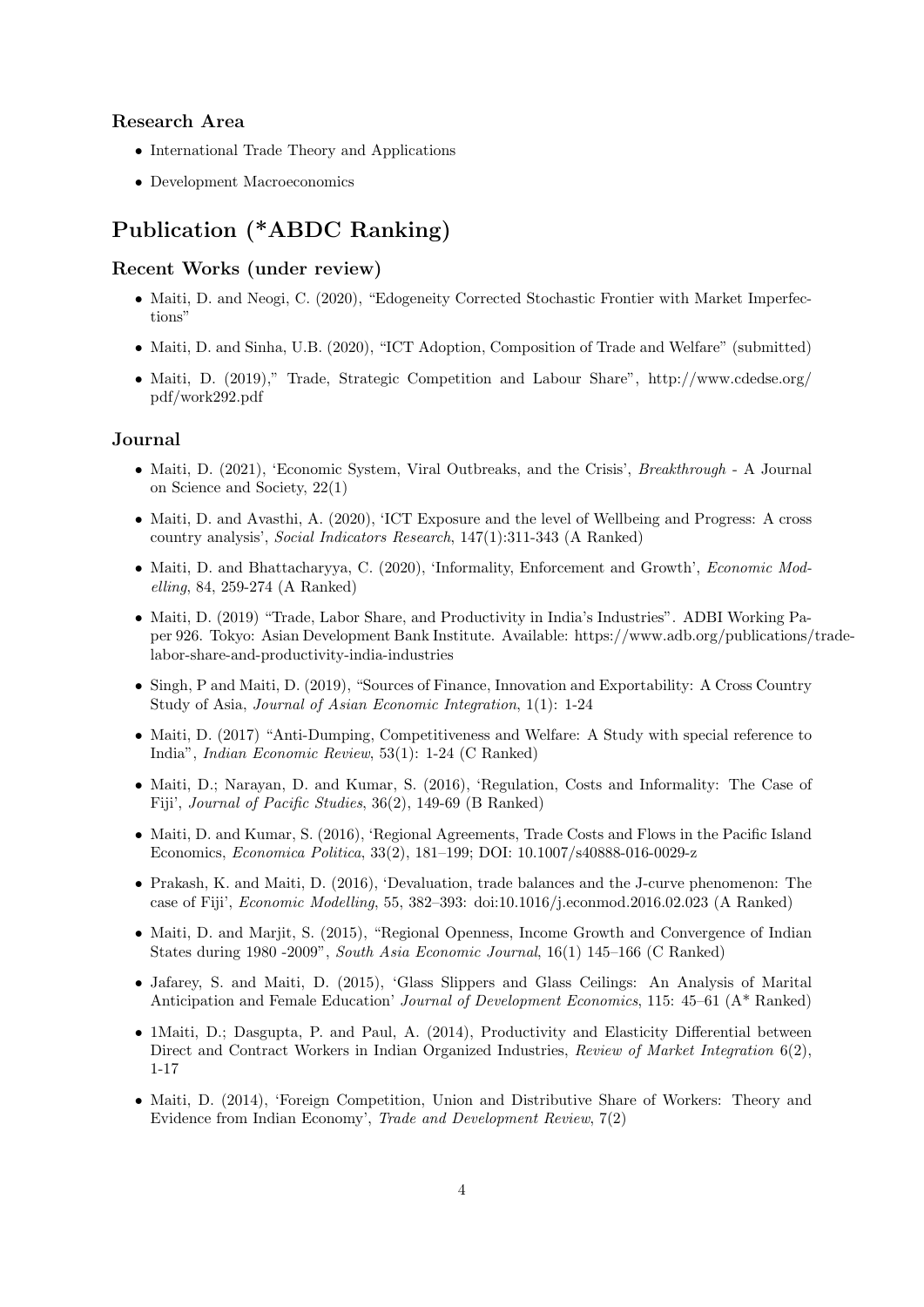- Saha, B., Sen, K. and Maiti, D. (2013), "Trade Openness, Labour Institutions and Flexibilisation – Theory and Experiences in India" Labour Economics, 24, 180-95 (A Ranked)
- Maiti, D. and Mukherjee, A. (2013), "Governance, Foreign Direct Investment and Domestic Welfare", International Review of Economics and Finance, 27: 406-415 (A Ranked)
- Maiti, D. and Mukherjee, A. (2013), "Trade Liberalisation, Outsourcing and Union Wage", Labour Economics, 21, 103-10 (Elsevier) (A Ranked)
- Maiti, D. (2013), "Precarious Works in India: Trend and Emerging Issues", American Behavioral Scientists, DOI: 10.1177/0002764212466247, 57(4), 507 – 530 (Sage) (B Ranked)
- Maiti, D. and Chand, B.P. (2012), "Openness and Growth of Fijian Economy", Journal of Pacific Studies, 32, 32-49 (B Ranked)
- Maiti, D. (2013), "Market Imperfections, Trade Reform and Total Factor Productivity Growth: Theory and Practices from India", Journal of Productivity Analysis, 40(2), 407-18 (Springer) (A Ranked) (19)
- Maiti, D. (2012), "Market Distortions and Productivity Growth with reference to India", *Economics* Bulletin, 32 (3), 2313-2319 (C Ranked)
- Maiti, D. (2012), "India's Economy and Growth—Essays in Honour of V.K.R.V. Rao", South Asia Economic Journal, 13: 147-152, doi:10.1177/139156141101300111 (C Ranked)
- Maiti, D. and Marjit, S. (2011), "Subcontracting, R&D and Labour Productivity A Theoretical Explanation" (with S. Marjit), Journal of Economic Development, 36(3): 1-24 (C Ranked)
- Maiti, D. and Mitra, A. (2011), Informality, Vulnerability and Development", Journal of Developmental Entrepreneurship, 16 (2), 199–211 (C Ranked)
- Maiti, D. and Sen, K. (2010), "The Informal Sector in India: A Means of Exploitation or Accumulation?", Journal of South Asian Development, 5(1), 1-13 (C Ranked)
- Marjit, S. and Maiti, D. (2010), "Informality and Productivity", India Macroeconomic Annual, Annual Volume, 131-72
- Maiti, D. and Marjit, S. (2008), "Trade Liberalization, Production Organization and Informal Sector in the Developing Countries", The Journal of International Trade and Economic Development, 17 (3), 445-53 (B Ranked)
- Maiti, D. (2008), "Organizational Morphology of Rural Manufacturing and its Dynamics in Liberalized India", Cambridge Journal of Economics, 32 (4), 571-92 (A Ranked)
- Marjit, S., Kar, S. and Maiti, D. (2007), "Regional Trade Openness Index and Income Disparity A New Methodology and the Indian Experiment", Economic and Political Weekly, 24 (9), 757-69 (B Ranked)
- Marjit, D. and Maiti, S. (2006), "Politics and Contemporary Macroeconomy of India", India Macroeconomics Annual, Annual Volume, 1-49
- Marjit, S. and Maiti, D. (2005), "Globalization, Reform and Informal Sector", WIDER-UNU Research Paper RP12 2005, Helsinki, Finland
- Dutta, M. Roy, S., Maiti, D. and Saha, S. (2005), "Protecting India's Forest: Effectiveness of Forest Protection Committees – Case of Southern West Bengal, India", The International Journal of Sustainable Development and World Ecology, 12 (1), 66-78
- Dutta, M. Roy, S., Maiti, D. and Saha, S.(2004), "Forest Protection Policies and Local Benefits from Non-Timber Forest Produce: Lessons from West Bengal", Economic and Political Weekly, 39 (6) (B Ranked)
- Sau, S.N. and Maiti, D. (2001), "Trend of Production and Employment of Village Industries in India – An Analysis", (with S.N.Sau), Vidyasagar University Journal of Economics, 8 (1)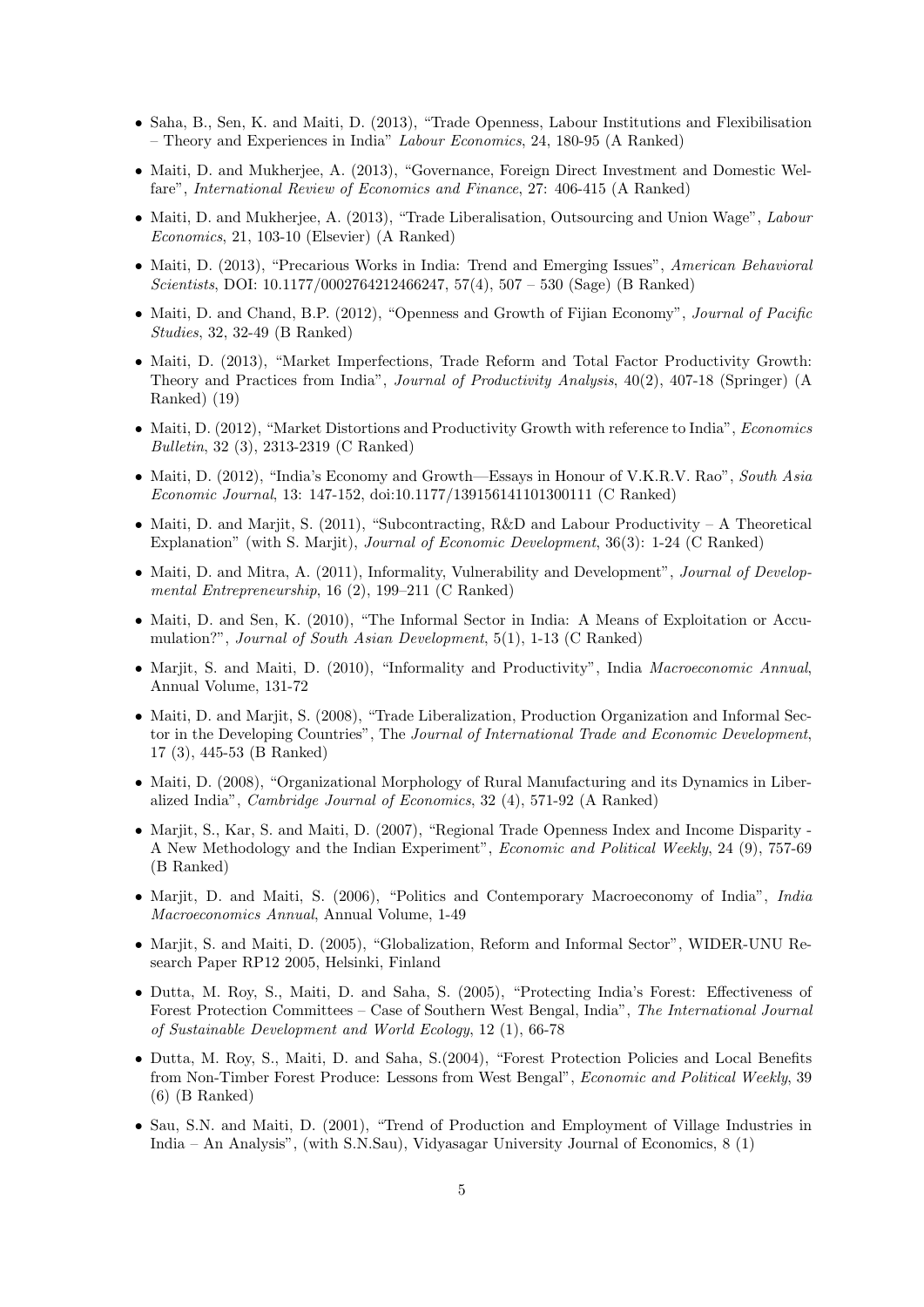#### Book/Edited Volume

- Kumar, S. and Maiti, D. (2020), Productivity Growth in India: Issues and Measurement, India Growth and Development Review (Guest edited), Emerald Publishing
- Maiti, D., Castellacci, F and Melchior, A. (2019), *Digitalisation and Development: Issues for India* and Beyond, Springer
- Maiti, D. (2014), Reform, Productivity Growth and Formal Labour Market in India, Routledge Publisher, London
- Maiti, D. and Sen, K. (2010), The Informal Sector in India (Special Volume), Journal of South Asian Development, 2010 (Guest edited) vol. 5. No.1
- Maiti, D. and Sen, K. (2010), The Informal sector in South Asia: Organisational Dynamics, Institutional Determinants, Inter-linkages and Development (Special Volume) Indian Journal of Labour Economics, 2010 (Guest edited), 52 (2)

#### Book Chapters

- Maiti, D and Singh, P. (2021), "Does FDI favour Net Exportability?", in De, P. and Raychoudhuri, A. (eds.), 25 Years of the WTO and India: A Retrospective, Sage, New Delhi.
- Maiti, D. (2019) "Trade, Labor Share, and Productivity in India's Industries". in Fields, Gary and Paul, Saumik (eds.), Labor Income Share in Asia: Conceptual Issues and the Drivers, Springer and ADB Institute://www.springer.com/gp/book/9789811378027 (B Ranked)
- Agarwal, A. and Maiti, D. (2019), "ICT and Governance: A Cross Country Analysis", in Maiti, D., Melchior, A. and Castellacci, F (2019), Digitalisation and Development: Issues for India and Beyond, Springer (B Ranked)
- Singh, P. and Maiti, D. (2019), "ICT, Access to Finance and Exportability: A Cross Country Analysis", in Maiti, D., Melchior, A. and Castellacci, F (2019), Digitalisation and Development: Issues for India and Beyond, Springer (B Ranked)
- Agarwal, A. and Maiti, D. (2019), "Digitalization and Development in India: Myths and Realities", Sanyal, D. and Dutta, S. (eds.), Impact of Digital Technologies, Kunal Publishers, Delhi
- Dutta, S. Maiti, D and Haldar, A. (2017), 'Recruitment Procedure and Status of Workers: An Analysis of Indian Industries in Two States of India', in ed. Bhui, S., Human Resource Development: Issues and Challenges, Kolkata: Abhijit Publications
- Maiti, D. and Kumar, S. (2016), 'Pacific Integration with Asia', in Chakraborty, D. and Mukherjee, J. (eds.), Trade, Investment and Economic Development: Empirical Methods and Policy Issues, Routledge (A Ranked)
- Maiti, D. (2014), "Trade Relations of China and India with Mekong Region", in P. De, (ed.) Two Decades of ASEAN-India Relations: Prospects and Challenges for Mekong-India, Cambridge University Press, 27-54
- Maiti, D. and Mitra, A. (2013), "Informality, Vulnerability and Development" in Siddharthan, N.S. and Narayanan, K. (eds.), Human Capital and Development – Indian Experiences, Springer, New Delhi, pp. 39-54 (B Ranked)
- Maiti, D. (2012), "Delicensing and Pro-Poor Growth of India", in Bhattacharyya, D.N. (ed.), Indian Economic Development – Contemporary Issue, Regal Publications, New Delhi
- Maiti, S., Kar, S. and Maiti, D. (2010), "Labour Market Institutions and Poverty The Role of Informal Sector" in Bhaskar Dutta et al. (eds.), New and Enduring Themes in Development Economics, NY: World Scientific Press (B Ranked)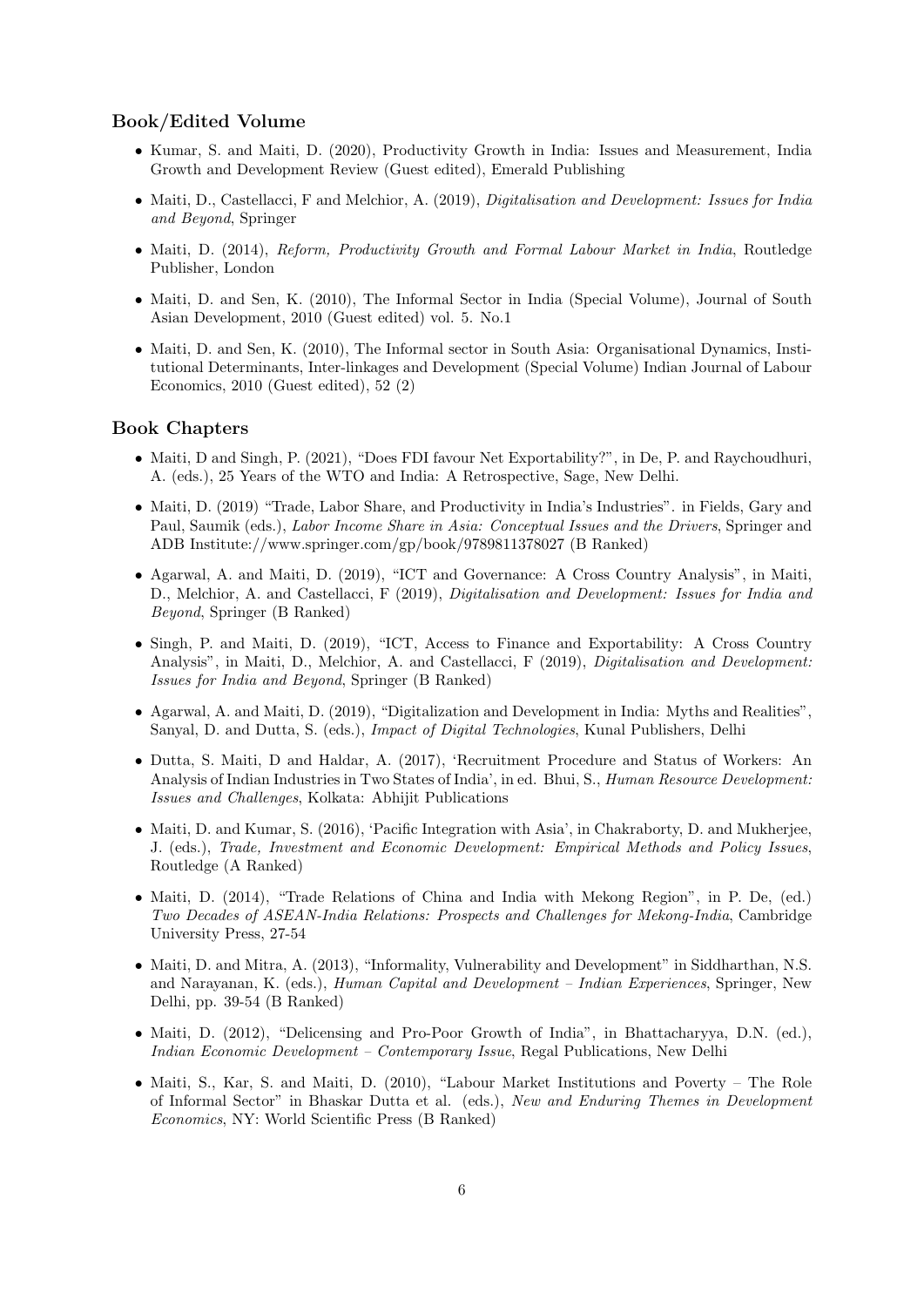- Maiti, D. and Marjit, S. (2006), "Globalization, Reform and Informal Sector", in B. Guha-Khasnobis and Ravi Kanbur (eds.), Informal Labor Markets and Development, Palgrave-McMillan, Helsinki (B Ranked)
- Maiti, D and Mondal, D. (2006), "Reform and Rural Industrialization: A Study on Production Organisation in India", in R.R. Prasad and G. Rajanikanth (eds.), Rural Development and Social Change, Discovery Publishing House, New Delhi
- Maiti, D. and Mondal, D. (2004), "Development Finance of Panchayats: A Study of Eight Gram Panchayats in Purba and Paschim Medinipur Districts of West Bengal", in Sau, S.N.(ed.), Issues of Participatory Decentralized Planning, Firma K.L.M, Kolkata
- Sau, S.N. and Maiti, D. (2002), "Impact of Economic Reform on Employment of Village Industries in India – An Analysis", (with S.N.Sau), in Mathur, A. and Raikhy, S.P. (eds.), Economic Liberalisation and its Implications for Employment, Deep & Deep Publications, New Delhi

#### Working Papers

- Maiti, D. and Neogi, C. (2020), "Edogeneity Corrected Stochastic Frontier with Market Imperfections", Working Paper No. 313, Centre for Development Economics, Delhi School of Economics, http: //www.cdedse.org/pdf/work313.pdf
- Maiti, D. and Singh, P. (2020), "Finance and Innovation: Country-level Evidence on Role of Firm Size and Competition", IEG Working Paper No. 404, Institute of Economic Growth, Delhi.
- Maiti, D. (2018)," Trade, Strategic Competition and Labour Share", CDE Working Paper No 292, Delhi School of Economics, http://www.cdedse.org/pdf/work292.pdf
- Maiti, D. and Bhattacharyya, C. (2018), 'Informality, Governance and Growth', CDE Working Paper No 283, Delhi School of Economics, http://www.cdedse.org/pdf/work283.pdf
- Maiti, D (2018), ICT, Leisure Externality and Wellbeing', http://www.cdedse.org/pdf/work286.pdf (revised and resubmission)
- Maiti, D. (2017), 'A Simple Real Business Cycle Model: Application of Mathematica", Wolfram Mathematica, https://www.wolfram.com/events/technology-conference-in/2017/presentations/
- Singh, A. and Maiti, D., 'Demand Estimation of Major Food Items and Issues of Food Security in Fiji'
- Prakash, K. and Maiti, D. (2015), 'Devaluation, trade balances and the J-curve phenomenon: The case of Fiji', WP 2015/02, School of Economics, FBE, The University of the South Pacific, Suva
- Maiti, D. and Kumar, S. (2015), Regional Trade Agreements and Trade Flows in the Pacific Island Economies: Application of Gravity Model, WP 2015/01, School of Economics, FBE, The University of the South Pacific, Suva
- Maiti, D. and Reddy. V. (2014), 'Climate Change and its Impact on GDP of PICs: An Explorative Study', The International Conference on Renewable Energy and Climate Change, 14-18th July, The University of the South Pacific
- Maiti, D and Sen, R. (2014), 'Strategic Interaction, Competition and Trade: A Study on Small Island Economies', 55th New Zealand Association of Economists Conference, 2-4th July 2014; http://nzaeconference.co.nz
- Prakash, K. and Maiti, D. 'J-curve disparity in the goods and services sectors in the Pacific region: Evidence from Devaluation in Fiji' 55th New Zealand Association of Economists Conference, 2-4th July 2014; http://nzaeconference.org.nz/images/Kushneel.pdf
- 'Contractualisation and Productivity Growth: Theory and Evidence from India' 9th Growth and Development Conference, ISI New Delhi, 19-22nd Dec, 2013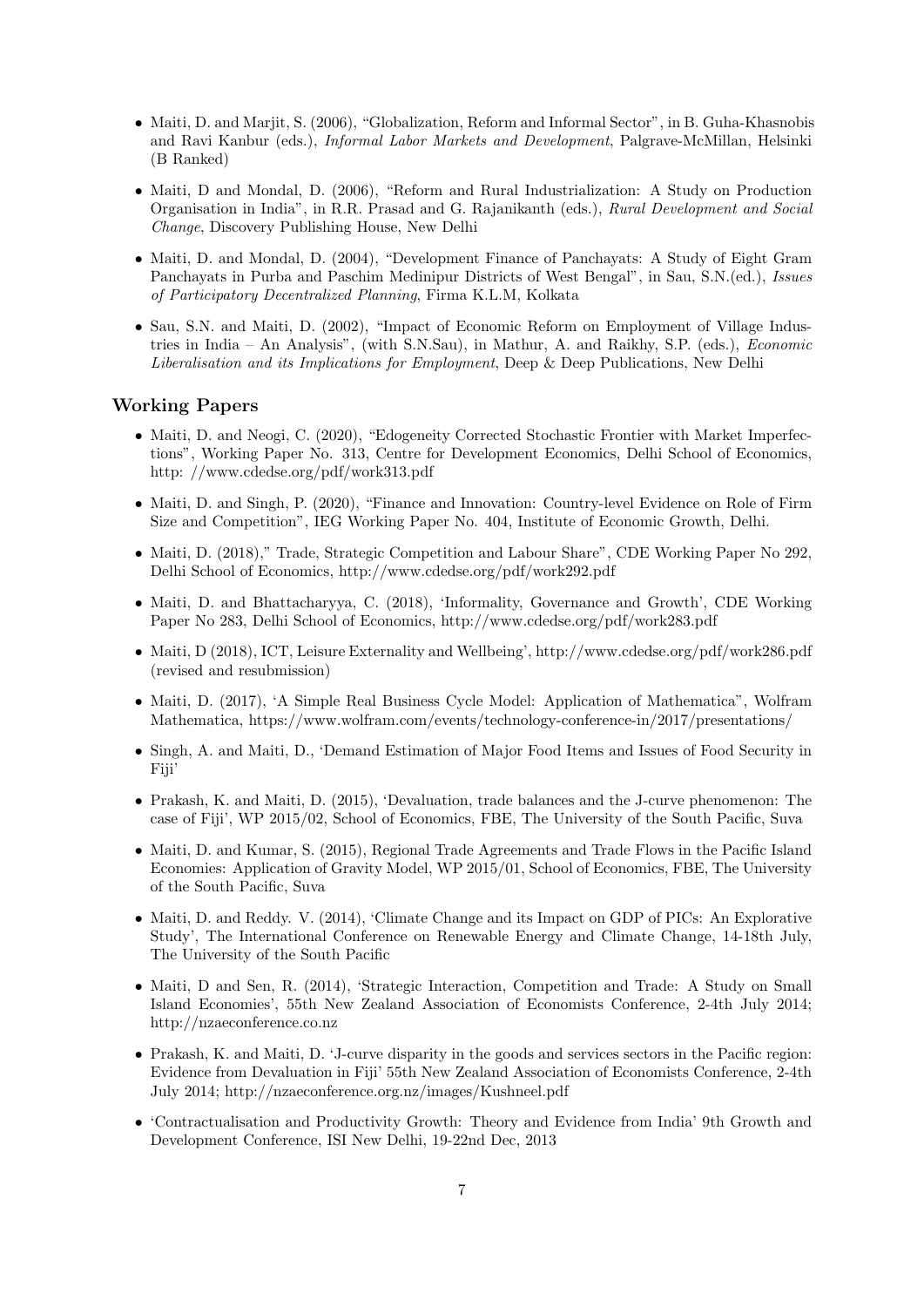- Maiti, D. (2012), "Anti-Dumping, Competitiveness and Consumer Welfare: A Study on Commodity Prices with Special Reference to India", SANEI Working Paper Series No. 12-07, South Asia Network of Economic Research Institutes, Dhaka; http: //saneinetwork.net /Files/3008201204241412.07.DMaiti.pdf
- Maiti, D. and Chand, B.P. (2012), "Openness and Growth of the Fijian Economy", Working Paper 2012/02, School of Economics, The University of the South Pacific
- Maiti, D. and Singh,  $P/(2011)$ , 'Firm Size, Finance and Innovation: Country level study', University of Central Lancashire, UK;
- Maiti, D. and Mukherjee, D. (2010), "Governance, Foreign Direct Investment and Domestic Welfare", Research Paper 2010-10, Leverhulme Centre for Research on Globalisation and Economic Policy, University of Nottingham, http://www.nottingham.ac.uk/gep/research/papers/2010/10- 27.aspx
- Maiti, D. and Mukherjee, A. (2010), "Trade Liberalisation, Outsourcing and Union Wage", Research Paper 2010-10, Leverhulme Centre for Research on Globalisation and Economic Policy, University of Nottingham, http://www.nottingham.ac.uk/gep/research/papers/2010/10-07.aspx
- Maiti, D. (2010), "Foreign Competition, Bi-sourcing and Union Wage Share"
- Maiti, D. (2009), "Institution, Network and Industrialisation: Field Evidence on Flexibility and Fragmentation from India", IPPG Discussion Paper 26, Consortium of Institutions for Pro-Poor Growth, University of Manchester, http://www.ippg.org.uk/papers/dp26.pdf
- Maiti, D. and Marjit, D. (2009), "The Institutional Determinants for Informalisation and its effects on Poverty and Growth, IPPG Discussion Paper 30, Consortium of Institutions for Pro-Poor Growth, University of Manchester, http://www.ippg.org.uk/papers/dp30.pdf
- Sen, K., Saha, B. and Maiti, D. (2009), "Trade Openness, Labour Institutions and Flexibilisation – Theory and Experiences in India" BWPI Working Paper 123, Brooks World Poverty Institute, University of Manchester, http://ideas.repec.org/p/bwp/bwppap/12310.html
- Maiti, D. and Marjit, S. (2010), "Regional Openness, Income Growth and Convergence of Indian States: 1980 -2005" (with S. Marjit), IEG Working Paper 304, Institute of Economic Growth, Delhi
- Sen, S., Saha, B. and Maiti, D. (2008), "Liberalisation and Labour Market Dualism in Indian Organised Manufacturing" (with K. Sen and B. Saha), Seminar paper, IDPM, University of Manchester, 2008 and Conference Volume, International Conference on Informal Sector in South Asia, 27-28th July 2009
- Maiti, D. and Marjit, D. (2009), "Informal Wage and Formal Labour Productivity" (with S. Marjit), Working Paper 301, Institute of Economic Growth, New Delhi
- Maiti, D. and Bönte, W. (2006), "Trade Reform, Vertical Contracts and Innovation of Developing Economy", www.isid.ac.in/ planning/DibyenduMaiti.pdf and Max Planck Institute of Economics, Jena, Germany
- Maiti, D. (2005)"Conflict Resolution Mechanism and Level of Forest Protection: A Study on Southern West Bengal in India", Agragamee, Bhubaneswar
- Maiti, D. (2005), "Organisational Morphology of Rural Manufacturing in Liberalised India: A Case of West Bengal", Working Paper 371, Centre for Development Studies, Thiruvananthapuram
- Maiti, D. and Mondal, D. (2004), "Growth and Fluctuation of Development Finance of Panchayats: A Study of Eight Gram Panchayats in Purba and Paschim Medinipur Districts of West Bengal", Occasional Paper No. 19, Department of Economics with Rural Development, Vidyasagar University, West Bengal.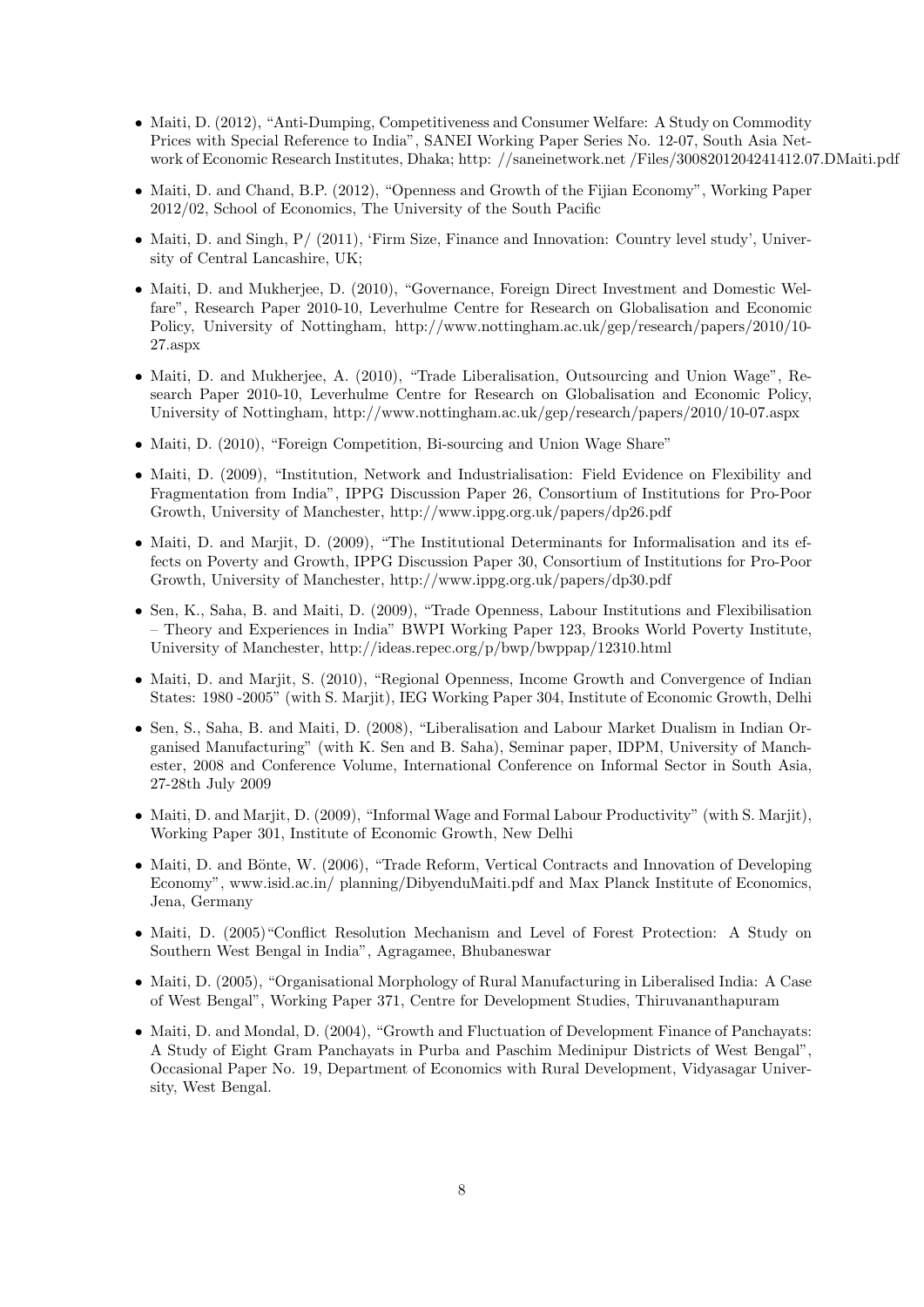## Research Projects

## Sponsored Research Projects undertaken:

- 'The future of UK-Indian trade and cross border investment in a changing global environment' ICSSR-ESRC grant (jointly with Institute of Development Studies, University of Sussex (UK)), 2021-23
- 'International Trade, Uneven Gains and the Role of ICTs' (jointly with Dr. Kenmei Tsubota, Institute of Developing Economics, Japan External Trade Organization, Japan) sponsored by Indian Council of Social Science Research (ICSSR) India & Japan Society for Promotion of Science (JSPS), 2020-21
- 'Responsible Innovation, ICT and Wellbeing', Research Council of Norway, 5.8 million NOK. (2016- 20)
- 'Diagnosing Critical Constraints to Growth and Structural Transformation in Selected Developing Members Countries', Asian Development Bank, 2013-14 (partially)
- 'CGE Modelling for Trade Analysis', jointly sponsored by WTO, UN ESCAP (ARTNeT) and USP (USD 10000)
- 'Trade Creation, Regional Growth and Development: The Role of Regional Trade Agreement in South Pacific Islands', sponsored by The University of the South Pacific, Fiji (USD25000)
- 'Competitiveness, Technological Innovation and Exportability of Firm in Asia-Pacific Region: The role of Innovation and Finance', sponsored by ARTNeT, UN-ESCAP, Bangkok, 2011 (USD8000)
- 'Anti-Dumping, Competitiveness and Consumer Welfare: A Study on Commodity Prices with a Special Reference to India', sponsored by South Asia Network of Economic Research Institutes (SANEI), 2011 (USD10000)
- 'Economic Reform, Asymmetric Organisations and Formal Informal Interaction', (with A. Mukherjee) jointly sponsored by ESRC (UK) and ICSSR (India), 2010 (GRB Pound 7000)
- The Effect of Economic Reform on Wage-Bargaining and Cost-Price Margin, sponsored by Indian Council of Social Science Research (2009-2011) (Rs. 5.50 lakhs)
- A Quantitative Study of Tea Industry in India Market, Pricing and Organization (with S. Marjit), sponsored by National Tea Research Foundation, Tea Board of India, 2008-11 (Rs. 10 lakhs)
- Delegation, Enforcement and Contract,(with S.Marjit), sponsored by Institutions for Pro-Poor Growth (DFID-UK), 2008-09 (www.ippg.org.uk/researchdm.html) (GRB Pound 33000)
- Production Organization and Dynamics of Rural Industrial Growth in China, CASS, Beijing and ICSSR, New Delhi, 2005

## Workshop/Conference coordination

- International Conference on Artificial Intelligence, In Complex Socio-Economic Systems and Public Policy, O P Jindal University, 21-22nd January 2020
- DSE Winter School (in collaboration with the Econometric Society), 14-17th December 2020
- National Conference on *Indian Growth and Productivity*, 11-12th February 2019, SAP-UGC sponsored
- International Conference on ICT, Digital Divide and Development, DSE (in collaboration with NUPI, Norway), 22-23rd February 2018
- Trade and Development Workshop, DSE, 23rd October, 2017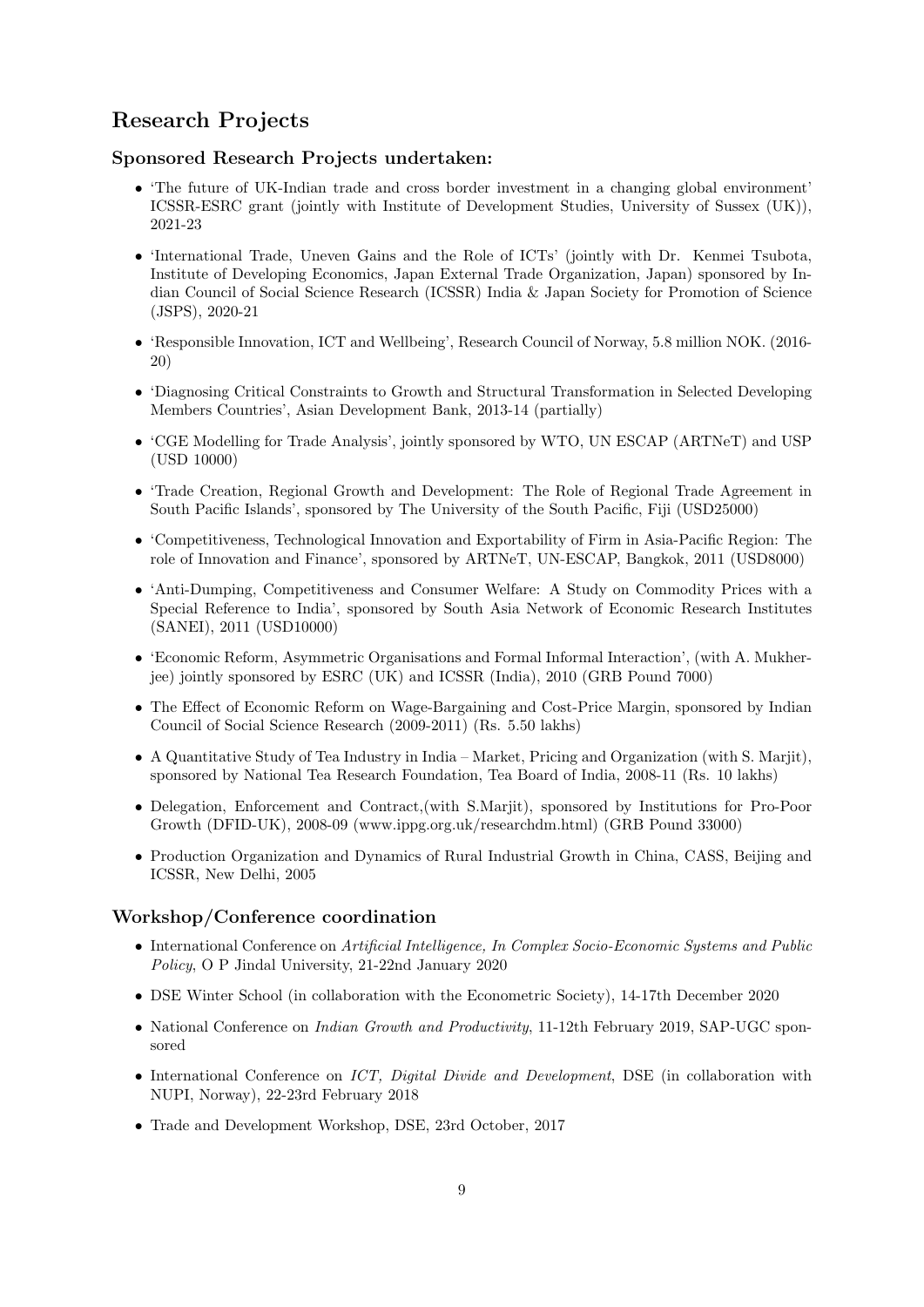- DSE Winter School, Delhi School of Economics, 2016
- Fiji Economy Update, 2015, The University of the South Pacific
- International Conference on *Cultural Economics*, 20-21th March, The University of the South Pacific
- South Pacific Regional Workshop on *CGE Modeling for Trade Policy Analysis*, 23-27th July 2012, sponsored by WTO-UNESCAP (ARTNET) and USP.
- International Conference on Informal Sector on South Asia: Organisational Dynamics, Institutional Determinants, Interlinkages and Development, Institute of Economic Growth, 27-28th July 2009, sponsored by IPPG, University of Manchester
- International Workshop on Methodology of Estimating the Effects of State-Business Relationship on Economic Performance, CSSSC, Kolkata, India, 26th July 2008, sponsored by IPPG. University of Manchester
- Joint Coordinator, International Conference on Macroeconomic Theory and Contemporary Issues, CSSSC, Kolkata, 5th Feb, 2008, sponsored by Centre for Studies in Social Sciences, Kolkata

#### Professional Representation

- Coordinator, Country Benefit Analysis, THe University of the South Pacific, 2015
- USP Representative, Collaboration on Official Statistics Programme, Victoria University, Wellington, 30th June – 2nd July 2014
- USP Representative, Network for the Coordination of Statistical Training in Asia and the Pacific and to its Organizational Meeting, 22-24 April 2014, Chiba, Japan
- USP representative, Trade Ministerial Meeting on Trade Negotiations, Samoa, 17-19th July 2013
- Member of expert team on 'Socioeconomic Study on Purulia District for New Industrial Projects', WBIDC, Government of West Bengal, 2008

#### Membership

- American Economic Association
- Royal Society of Economics
- Discussion Group on Dynamics of Complex System

#### Consultant

- Union Public Service Commission (Government of India)
- Tata Consultancy Services
- Asian Development Bank
- International Labour Organisation
- WBIDC (Government of West Bengal)
- UN ESCAP (ARTNET)
- Reserve Bank of Fiji
- Ergo (New York-based research and Consultancy firm)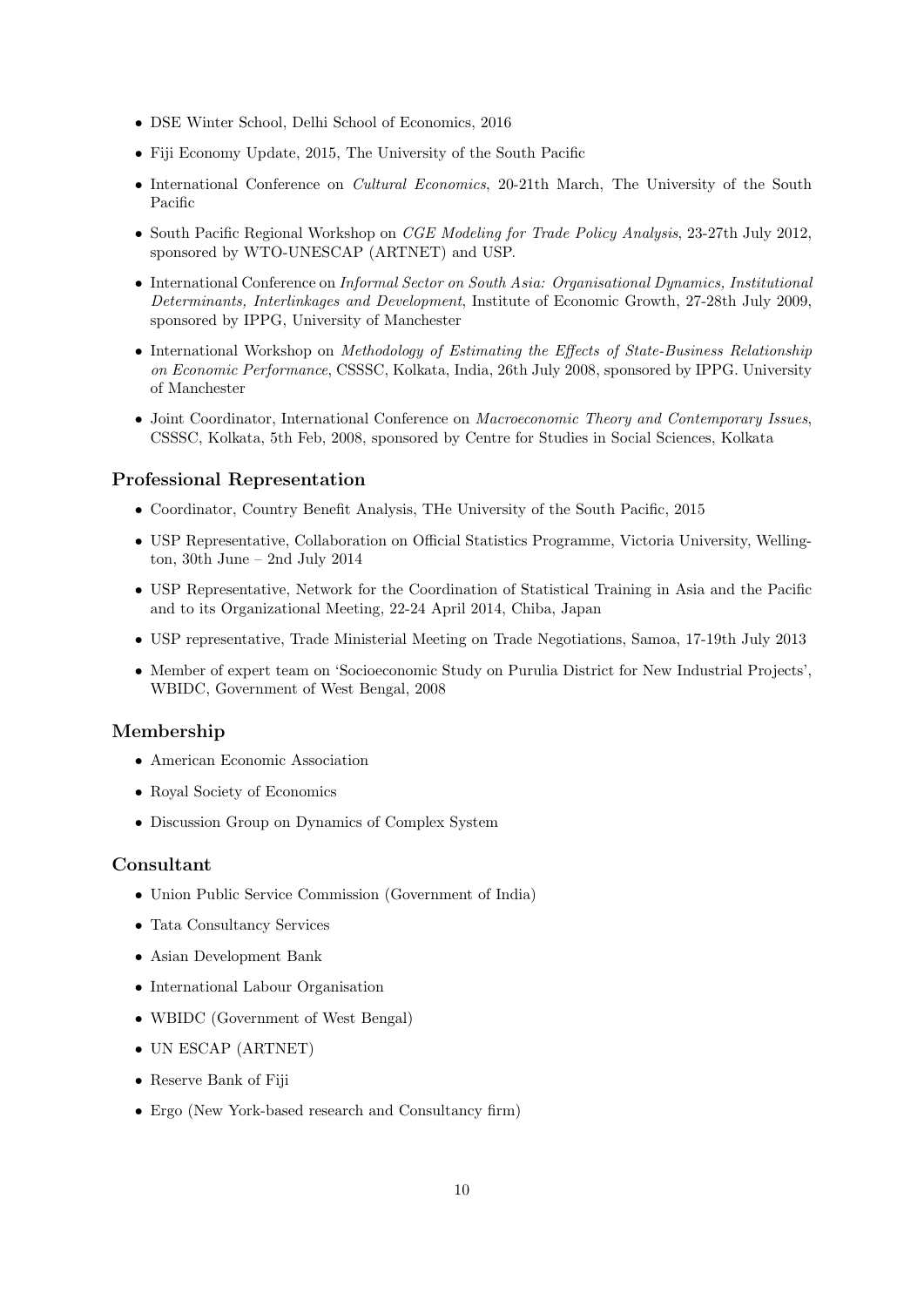#### PhD Thesis Supervision

- Renu Bansal, 2019-
- Deepika Kandpal, 2016-2021
- Prakash Singh, 2011-2016

### MPhil/MA Thesis Supervision

- Khushbu Rai, (The best thesis award recipient, 2018)
- Anjana Singh, 2014
- Kushneel Prakash , (The best thesis award recipient, 2018)
- Punarjit Mukherjee, 2011

#### Thesis Examined

- Indian Institute of Management, Indore
- Jawaharlal Nehru University
- The University of the South Pacific
- Vidyasagar University
- Viswa-Bharati University

#### Referred

- Journal
	- Cambridge Journal of Economics, Journal of Quantitative Economics, Indian Economic Journal, Journal of Economics, Journal of Asian Economics, Journal of Development Studies, Applied Economics, Applied Economic Letters, Economic Modelling, Eurasian Economic Review, Journal of South Asian Development, International Review of Economics and Finance, Journal of Sociology, International Journal of South Asian Studies, Indian Journal of Labour Economics, Journal of Contemporary Asia, South Asian Economic Journal, Review of Urban & Regional Development Studies, International Research Journal of Management and Business Studies, International Economic Journal, Economic Bulletin, Canadian Social Science, Journal of International Development, Bulletin of Economic Research, Asia Pacific Journal of Accounting and Economics, ISEC Working Paper, Margin, American Journal of Agricultural Science, Economics World, Indian Economic Journal, Indian Economic Review, Margin
- Monograph
	- Routledge Publication
	- Springer-Nature

## Presentation/Lecture/Talk

### Invited Talk

- 'ICT, Growth and Wellbeing", International Conference on Artificial Intelligence, in Complex System and Public Policy", O P Jindal Global University, 22nd Jan 2021
- "Endogeneity Corrected Stochastic Frontier with Market Imperfections", Econclave'20, IISER Bhopal, 21-22nd December 2020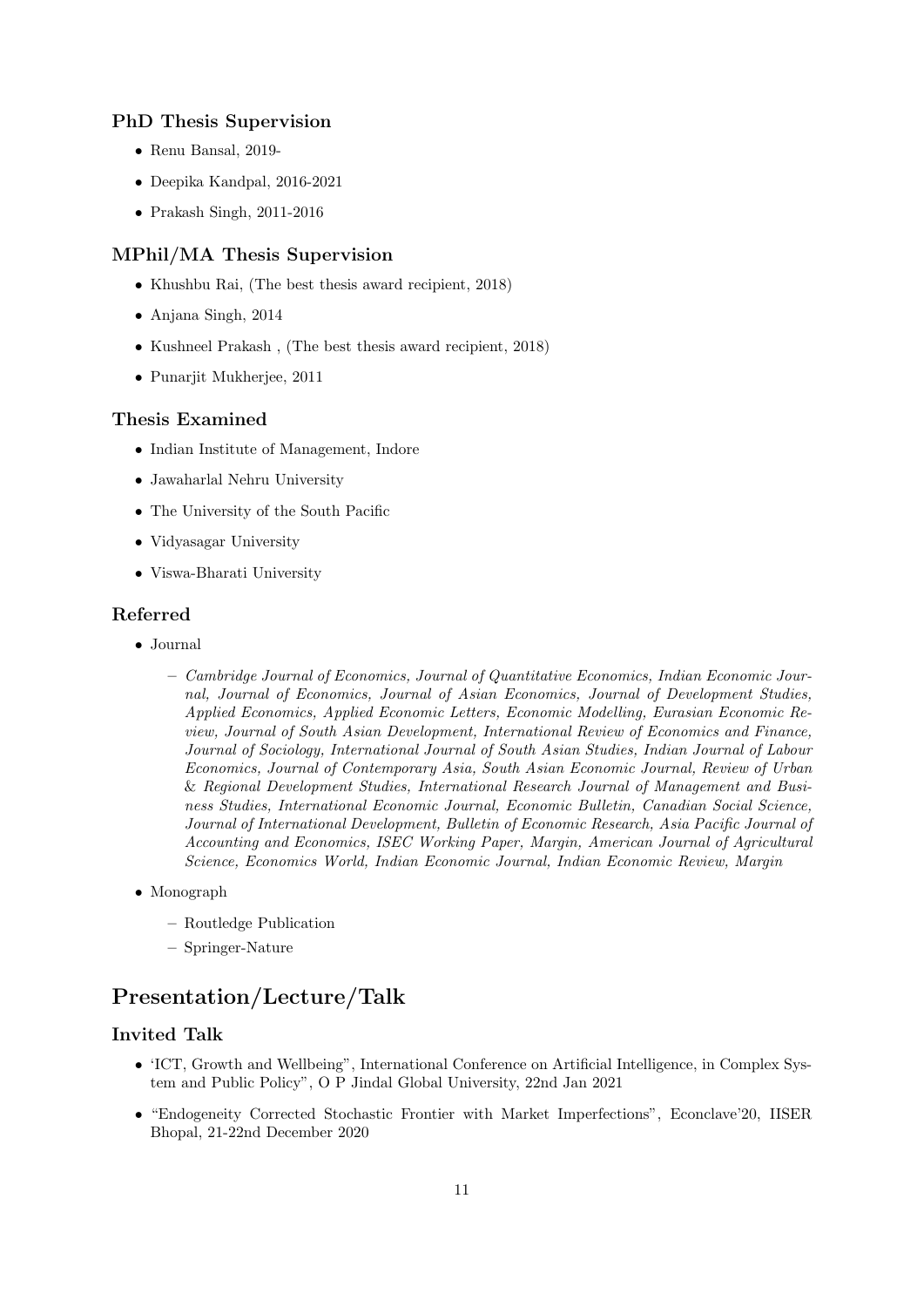- "Trade, Strategic Competition and Labor Share", International Conference on Trade and Development, IGIDR, Mumbai, 17-18th December 2020
- "Pandemic, Crisis and Economic Revival: Some Issues", Webinar Lecture, Sukanta Mahavidyalaya, Jalpaiguri, West Bengal, 30th August, 2020
- "COVID Crisis and Indian Economy", Webinar Lecture, Prabhu Jagatbandhu College, Howrah & Bengal Economic Association, Kolkata, West Bengal, 28th July, 2020
- "Pandemic, Crisis and Economic Revival: Some Issues", Webinar Lecture, Saheed Anurup Chandra Mahavidyalaya (Calcutta University), Burul,South 24 pgs., West Bengal, 30th June, 2020
- "Trade, Market Imperfections and Labour Share", Seminar, Vidyasagar University, West Bengal, 20th January, 2020
- "Trade, Market Imperfections and Gains", Seminar, West Bengal State University, West Bengal, 22nd January, 2020
- "FDI, Exportability and The India Economy: Challenges and Strategies for Making India a USD 5 Trillion Economy", National Seminar, Bundelkhand University, Jhansi, 15-17th November, 2019
- "Trade, Market Imperfections and Labour Share", UNU-WIDER and UN-ESCAP joint workshop on Transforming economies for better jobs, Bangkok, Thailand, 11-13 September, 2019
- "Does FDI favour Net Exportability?", in De, P. and Raychoudhuri, A. (eds.), EEPC and EXIM Bank Workshop on 25 Years of the WTO and India: A Retrospective, New Delhi, 5-6th Sept, 2019
- "Monetary Transformation and DSGE", Discussion Group Meeting on Dynamics of Complex System, International Centre for Theoretical Sciences (TIFR), Bangalore (8-12th July 2019)
- "Informality, Enforcement and Growth", Copenhagen Business School, Denmark (30th January 2019)
- "Trade, Strategic Competition and Labour Share", First Annual Conference in Economics, IIT Delhi (21st February 2019)
- "Informality, Enforcement and Growth", St Stephen College, Delhi (16th January 2019)
- "Trade and Labour Share: Evidences", IIT Ropur (14th Sept 2018)
- "Trade, Competition and Labour Share", Ashoka University, Delhi (29th August 2018)
- "Trade, Labour Share and Productivity in India", Institute of Developing Economics, Tokyo (15th June 2018)
- "The effect of Trade on Labour Share and TFP Growth of Indian Industries", ADBI Workshop on Labor Income Share in Asia: Conceptual Issues, Drivers, and Policy Implications, Asian Development Bank Institute, Tokyo (12-13 June 2018)
- "Policy Effectiveness: Keynes to New Keynes", Vidyasagar University, India (26th November 2018)
- "The Effect of Trade on Labour Share and TFP Growth of Indian Industries", National Seminar on India after a Quarter Century of Economic Reforms - The Benefits and Costs, Sikkim University (5-6 October 2018)
- "Market Imperfections, Efficiency and Productivity: An Application of SFA on Indian Industries", NIT Sikkim (4th October 2018)
- "ICT, Income and Wellbeing: Easterlin Paradox Re-examined", DSE-NUPI-TIK Workshop on Economics of ICTs: Transformation, Digital Divides and Development, DSE Delhi (22-23 February 2018)
- "ICT Exposure and Wellbeing: Cross Country Study", Norwegian Institute of Foreign Affairs, 9th June, 2017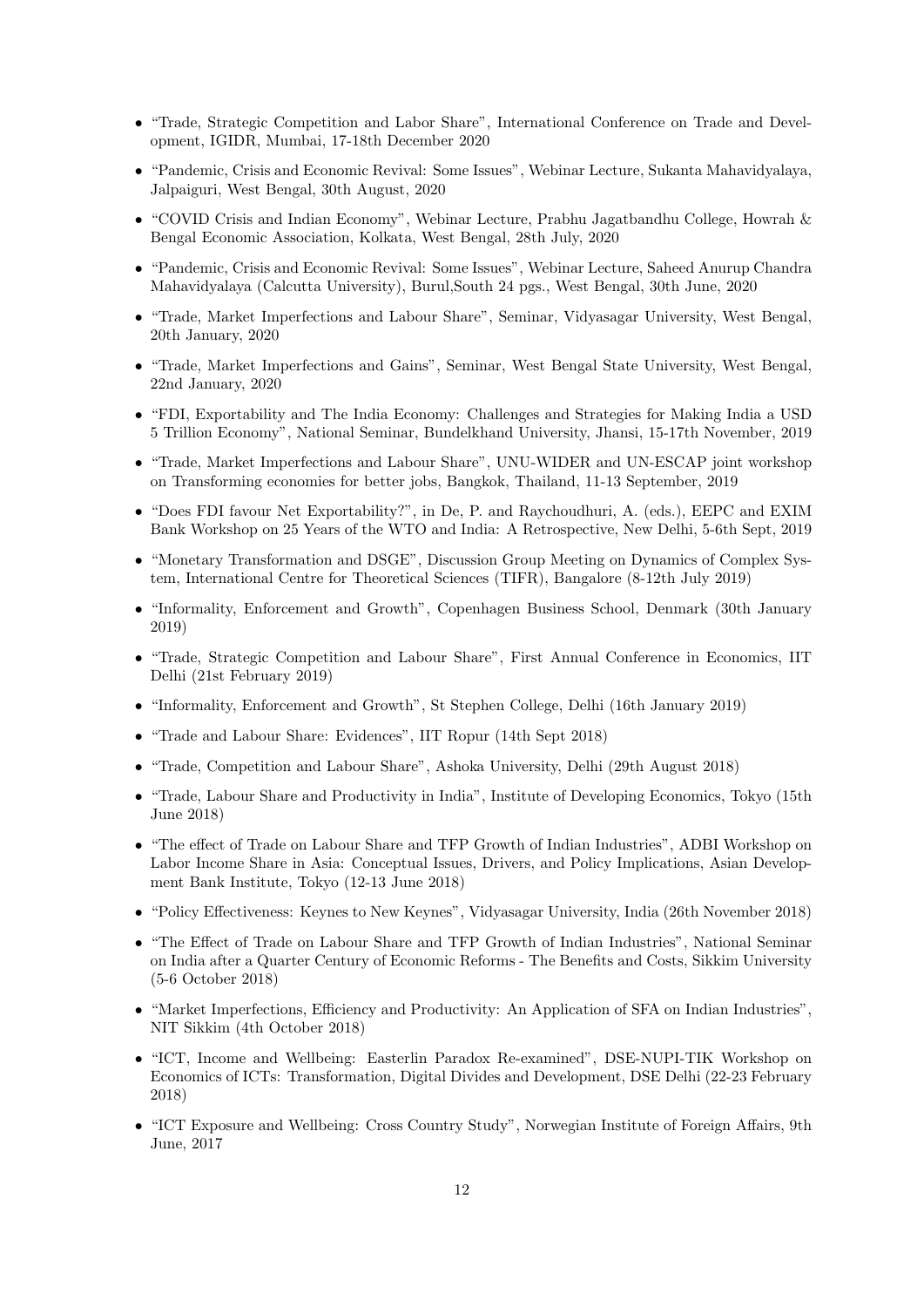- "A Simple Real Business Cycle Model: An Application of Mathematica", Annual Mathematica Workshop, New Delhi (1-2 May 2017)
- "Trade Competition, Labour Market Duality and Productivity Growth", South Asian University (28th April 2017)
- "Finance, Innovation and Exports Theory and Evidences", Trade and Development Workshop, Deakin University, Melbourne, Australia (2nd August 2016)
- "Trade Competition, Labour market duality and productivity growth: Some issues with reference to India", CMI, Bergen, Norway (27th June, 2016)
- "Trade, Innovation and Productivity Growth", National Conference, West Bengal State University, India (1st March 2016)
- "Trade Negotiations under WTO: Issues before Developing World", National Seminar, Shyamlal College, University of Delhi, 4th April, 2016; http://www.shyamlal.du.ac.in/Faculty/Eco-event/Nationa-Seminar.pdf
- "Well-being and Happiness: Measurement", Institute of Studies in Industrial Development, Delhi (25th February 2016)
- "Trade, productivity growth and dual labour market", Vidyasagar University, India, (13th January 2016)
- "Labour regulation, innovation and productivity growth: BRICs", Norwegian Institute of Foreign Affairs, Oslo, Norway (24th Oct, 2014)
- "ICTs and well-being in China and India: a new survey data collection", NUPI-TIK Workshop on the Effect of ICTs on Wellbeing, Norwegian Institute of International Affairs (30-31 May 2016)
- "Wage inequality, marital anticipation and female education", Goettingen University, Germany, 8th February 2016
- "Productivity Growth in India", Crawford School of Public Policy, Australian National University, 20th June, 2014; http://asiapacific.anu.edu.au/cap-events/2014-06-20/market-imperfections-tradereform-and-total-factor-productivity-growth-theory
- "Fiji: Waking Giant in the Pacific, Pacific Update, Crawford School of Public Policy, Australian National University, 16th June, 2014
- "Trade, market imperfection and productivity growth: The case of India", Auckland University of Technology, 5th March, 20014
- "Duality and Productivity", IIT Hyderabad, India, 22nd January 2014
- "R&D and Labour Productivity in dual labour market' Rabindra Bharati University, India, 3rd Dec 2012
- "Economic Liberalisation, The Informal Sector and Pro-Poor Growth: The Role of Delicensing", University of East Anglia, Norwich, UK (27th June 2007)

### Resource Persons

- Viral QIP Course in Frontier Areas in International Trade and Econometrics, IIT Kanpur and The Indian Econometrics Society (15th March - 21st March 2021)
- Indian Statistical Services Probationers Training (Batch 42), 2021
- Indian Economic Service Probationers' Training Course (Institute of Economic Growth, 2008-2011)
- Indian Statistical Service Probationers' Training Course (ISS) (2018)